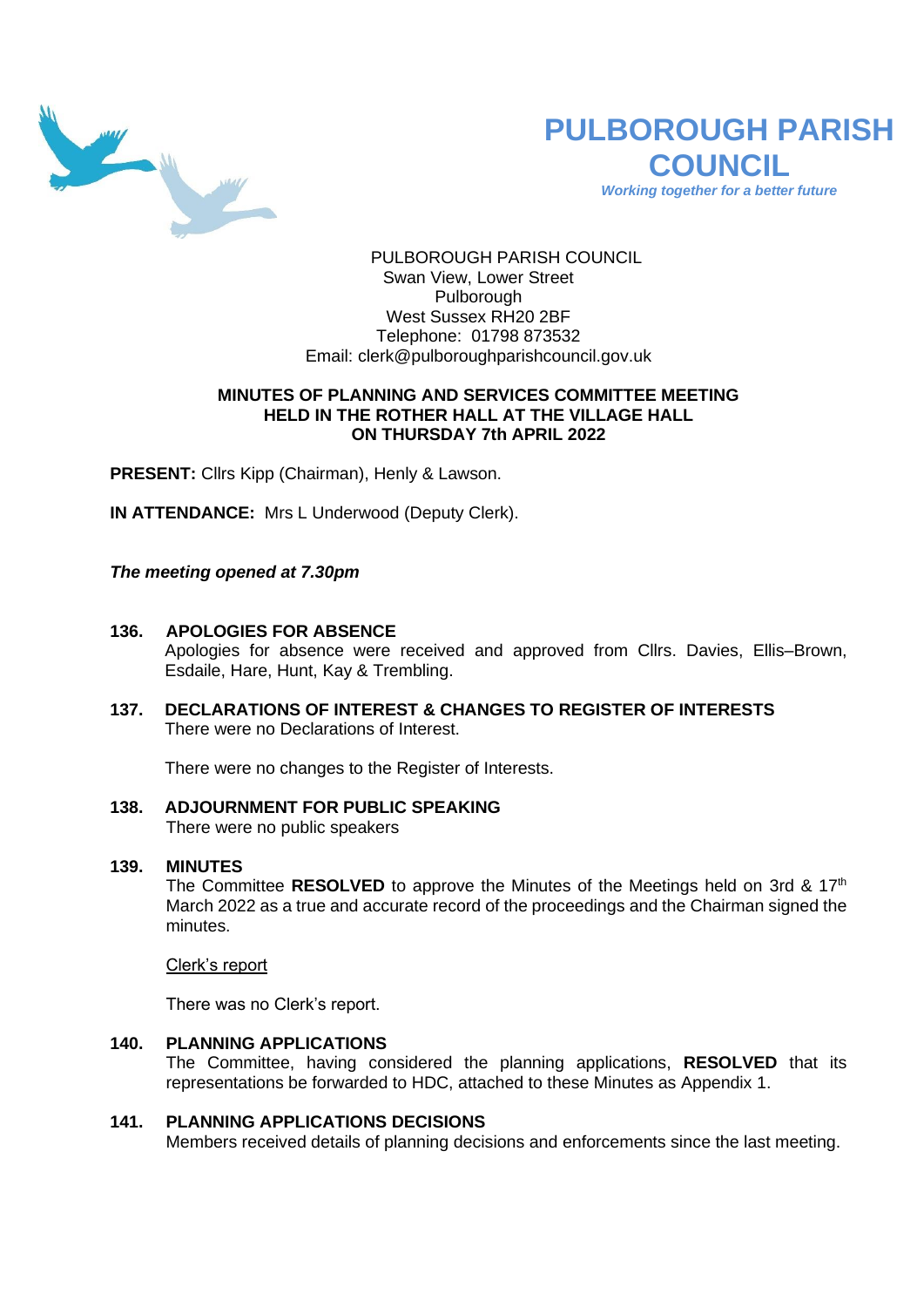# **142. CORRESPONDENCE**

## **WSCC**

- Notification of WSCC Post-16 Transport Consultation. (Not an agenda item as advised by Cllr. Kipp). End date is 10.04.22 – if Cllrs would like the link, please ask at the Parish Office.
- Highways, Transport & Planning March Newsletter already forwarded to Cllrs, except Cllr. Lawson.
- News Release '£32m investment in highways and transport get the go ahead'. already forwarded to Cllrs, except Cllr. Lawson.
- Consultation report for the Draft West Sussex Transport Plan 2022-2036 already forwarded to all Cllrs.

# **HDC**

- Compliance cases for 14.02.22 20.02.22. Copied to Committee.
- Email correspondence regarding The Old Dairy, Lower St, Pulborough. Copied to Committee.
- Notification that the litter bin from New Place Road has been removed by HDC as it has had to be retrieved from the stream for the last three weeks.
- Compliance cases for 21.02.22 27.02.22. Copied to Committee.
- Appeals decided from 11.02.22-03.03.22. Copied to Committee.
- Original appeal decision for DC/20/0636 Land at the Junction of Hill Farm Lane and Stane Street and subsequent notification of a submitted challenge to the decision on the basis that the application did not consider water neutrality. Also resident correspondence to HDC regarding this missed consideration. Copied to Committee.
- Notification in HDC's Planning Development minutes that the application DC/20/2481 – Coppice Hanger, Church Hill has had the application refused by a Committee resolution.
- Compliance Team statistics for February 2022.
- Email correspondence regarding the A24 Feasibility Study. Copied to Committee.
- Copied of HDC's response to the A27 Bypass Consultation. Copied to Committee.
- Compliance cases for 07.03.22- 20.03.22. Copied to Committee.
- Appeal decision for DC/20/2216 Longlands, West Chiltington Road. Copied to Committee.
- Compliance cases for 21.03.22 27.03.22. Copied to Committee.

### **Southwater Parish Council**

Notification of consultation on Southwater Infrastructure Delivery Plan. Already forwarded to Cllrs, except Cllr. Lawson. (Correspondence only).

### **London Hearts**

Email advising of funding of £300.00 towards the cost of a defibrillator supplied to councils across England. *If Members wish to discuss this, an item can be added to the next agenda. Members would like this matter added to the next P&S agenda.*

### **Residents**

- Email regarding the planning application SDNP/22/00579/CND Pippin Farm, Toat Lane, Pulborough. Copied to Committee.
- Email regarding Wood Barn Farm, Adversane Lane, Broadford Bridge, Billingshurst. Copied to Committee.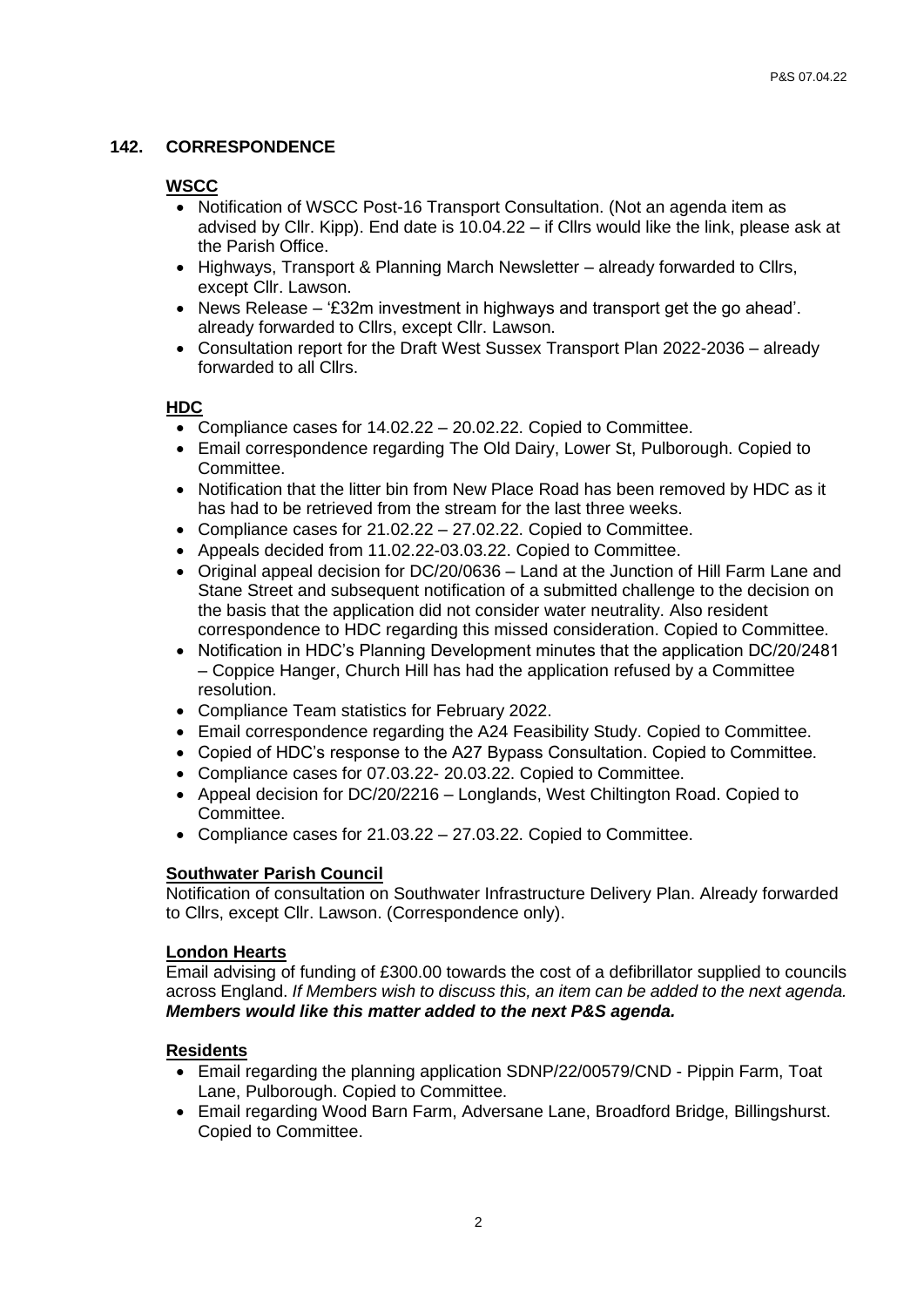# **143. PAYMENTS**

The following payments were approved and signed by two authorised signatories:

|                                  | £         |
|----------------------------------|-----------|
| <b>Sussex Towing Brackets</b>    | £484.80   |
| <b>SCYP</b>                      | £3,666.88 |
| <b>Trade Paints Ltd</b>          | £45.99    |
| <b>Lakers Builders Merchant</b>  | £130.72   |
| <b>Lakers Builders Merchant</b>  | £68.94    |
| <b>Travis Perkins</b>            | £21.02    |
| Kompan                           | £192.00   |
| <b>WSCC</b>                      | £9,489.57 |
| <b>WSALC Ltd</b>                 | £1,886.29 |
| <b>National Westminster Bank</b> | £33.50    |
| <b>HDC</b>                       | £49.60    |
| HDC.                             | £59.85    |

# *The meeting closed at 7.52pm*

………………………………..Chairman

……………………………………Date